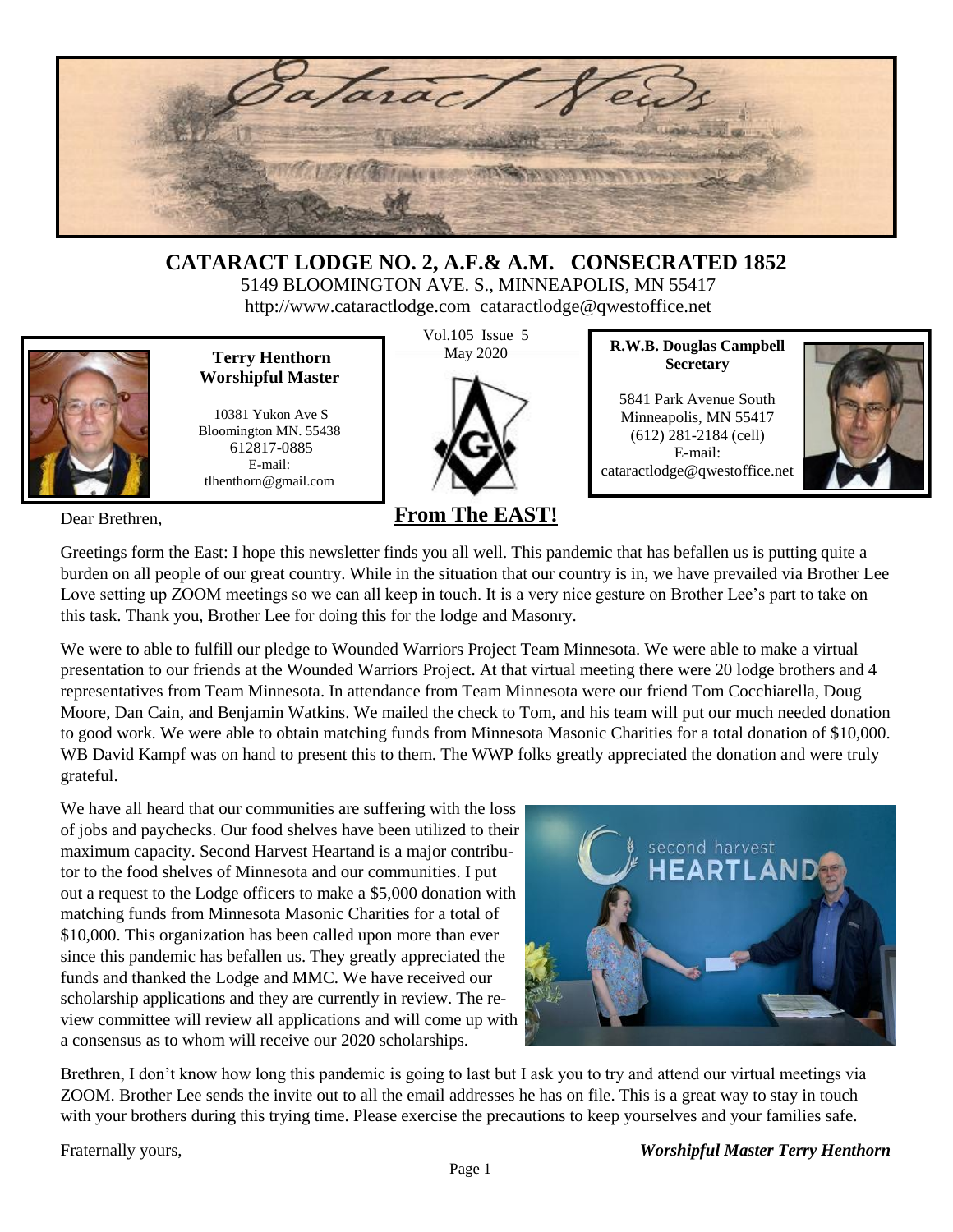# **From The West**

Greetings from the Wild, Wild West of the Lodge!

It has been a sobering past few weeks for all of us. Not only forced to face our frailty by this pandemic, we have had to do so in isolation. Or have we? My spirits, and I'm sure yours, have been buoyed up by all the little things. Families "Zoom-ing" over the internet. Volunteers who deliver groceries and supplies. Neighbors checking in on neighbors. Conversations I've had with friends I haven't spoken with for some time. This indominatable spirit and brotherhood suffuses us all with hope for a brighter and safe future. I must say, also, how moved I am by the outpouring of gratitude to our healthcare and other essential workers. As a physician, I never expected this kind of response, but am deeply touched by it, none-the-less.

I wish you all health and safety, as well as the opportunity to brighten your life by lightening the load others are bearing. *Senior Warden Joel Friedman* 

# **From the South**

It's hard to believe that we have now been social distancing for nearly two months in response to the COVID-19 pandemic. Lodge meetings and other Masonic activities continue to be cancelled or postponed. Many of us barely leave the house. Nevertheless, we've been finding ways to stay in touch. It was wonderful to see so many Brothers attend the Cataract ZOOM video meetings in April. Of course, video meetings are but one way to stay in touch. We should all remember to make time for calling or emailing a Brother just to say hi during these unusual times. If you want to join an upcoming ZOOM social meeting with the Brethren of Cataract Lodge #2 but need assistance, please contact Lee Love or one of the other officers and we'll help you get connected.

Regards, *Junior Warden Paul Hodnefeld* 

Greetings Brothers, Nobody took me up on sending news and announcements for the Newsletter. Please consider it: we all want to know how you are doing. I've been doing a lot of baking: pecan rolls, bread and cookies. I never made sourdough bread before. You can see the starter on the left, bubbling from wild *yeast.* It takes a week before it can be used to make bread. I also got another vintage Honda from a mechanic in Appleton, Wisconsin. He worked on it and it is as good as new, 37 years old, with 28,000 miles on it. It is a GL650. Now, I can put my GL500 on the hoist and get it in as good a mechanical shape as the GL650. I

start my seasonal Early Election Deputy job again, first week of June. Elections in Minneapolis will focus on more early Absentee Voting. For in person voting, there will be plexi-shielding: masks, social distancing, a lot of disinfecting and more curbside voting.

**From The Yeast**

**Trestle Board Club**

Our current book is: *Fundamentalism & Freemasonry* by Gary Leazer We are on Chapters 1-3 Usual meeting is 2nd Sunday at 6:00PM We are going to arrange online Zoom meetings during the Pandemic Everyone is Welcomed! You don't need to Read the book. Current members enjoy American History, Masonic History and Genealogy *For more information contact: Lee Love @ togeika@gmail.com*

Fraternally yours, *—Br. Lee Love Newsletter Editor*

### **Cataract Lodge No. 2 Baseball Caps**

During these times, I am willing to mail orders out. If you are interested in Shirts, Jackets or Tshirts, they can be printed with our Lodge Logo.



**If you'd like a Hat contact Br. Lee Love togeika@gmail.com \$15.00**









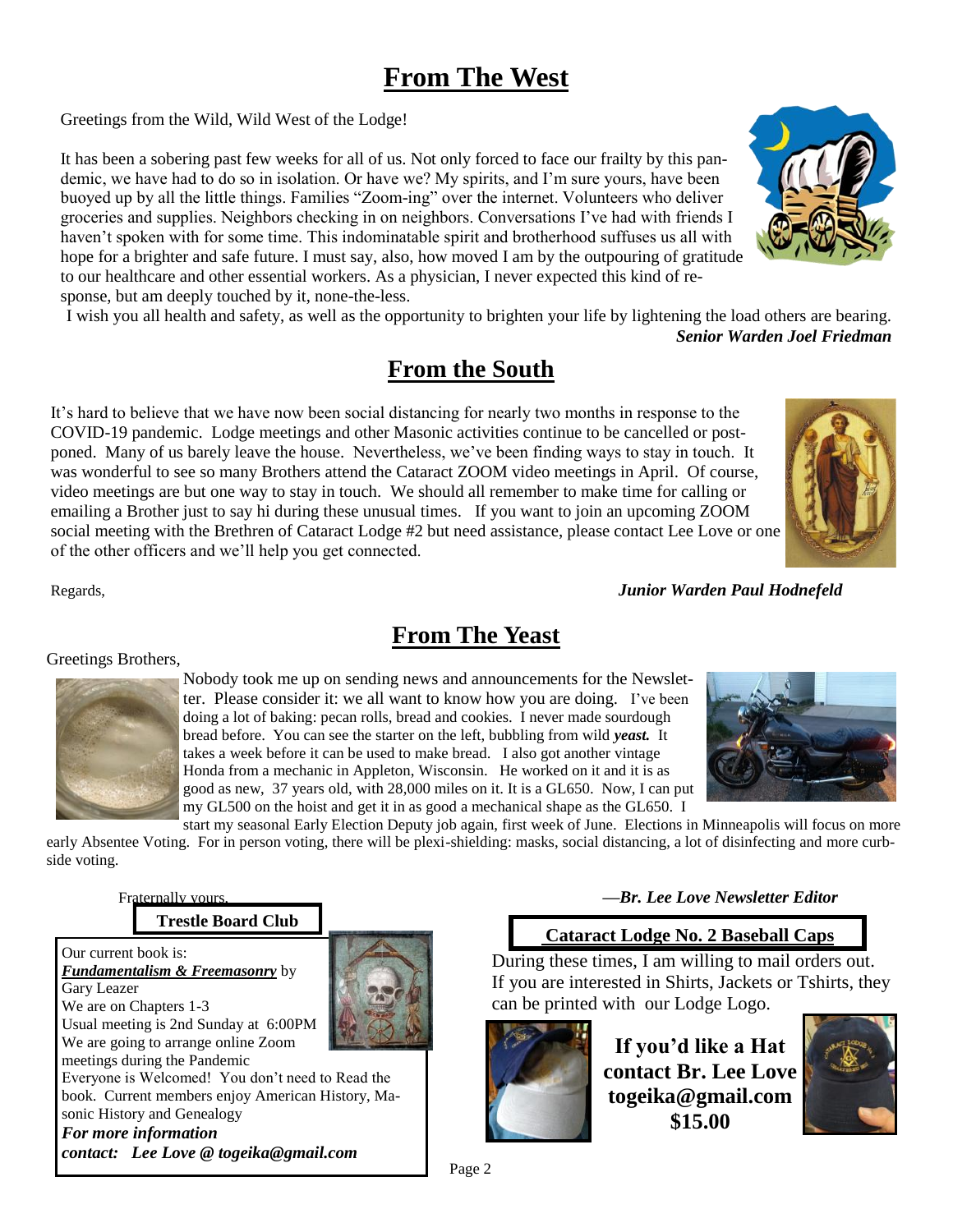### **Ill. Donald William Fanning, 33° Inspector General Honorary.**



 $\blacksquare$ 

ted by a Mason. **Please get your chili to the cafete-**

**Ill. Donald William Fanning, 33° Inspector General Honorary. Born: January 26, 1911 Died: April 21, 2020 109 years, 2 months, 27 days in his service to his fellow man.**

Brethren of the Minneapolis Valley,

It is with gratefulness that we acknowledge our opportunity to journey in Masonry with Illustrious Brother Donald William Fanning, 33° Inspector General Honorary. Ill. Brother Don laid down his working tools on Tuesday, April 21, 2020 and entered his name upon the roll of the Celestial Lodge.

Few among us may ever match Don's longevity. But his engaging friendliness cou-

pled with that longevity made him an icon in our fraternity - in Blue Lodge, in our Scottish Rite and in many other Masonic Bodies.

Ill. Brother Don joined our gentle craft in January 1942 at Flin Flon Lodge #153 in Manitoba, Canada. He was raised to the Sublime Degree of a Master Mason on March 17, 1942 and has maintained his membership with Lodge #153 since 1942. In February 1983 he became a dual member with Minneapolis Lodge #19 and served that Lodge as Tyler for over 30 years. In 2011, Don served the Grand Lodge of Minnesota and Most Worshipful Grand Master Thomas Hendrickson as Grand Tyler.

Don joined the Minneapolis Valley Scottish Rite becoming a Master of the Royal Secret in December 1989. A diligent and faithful worker in our Valley, Don was a member of our dining room committee for many years, dispensing wit, his view of the world and coffee to all who gathered for dinner.

In October 2003 our Supreme Council recognized Don for his service to our Fraternity and invested him with the Rank and Decoration of a Knight Commander of the Court of Honor. In 2007 the Minneapolis Consistory recognized Don's service to the Valley and presented him with the Minneapolis Valley Lifetime Achievement Award.

On October 5, 2009, at 98 years of age, Don was unanimously elected by the Supreme Council to receive the 33rd and last degree of the Ancient and Accepted Scottish Rite and was coroneted an Inspector General Honorary on November 21, 2009.

I first met Don in 1974 when I was a young clerk for the Milwaukee Road Railroad. Don was one of the most senior yardmen for the railroad and held a high seniority job as baggage handler on the Amtrak passenger train to Chicago. I was nine years away from joining Masonry and Don was already 32 years into his Masonic journey. Among my prized possessions is a photograph of Don in his railroad uniform from an unknown location and an unknown year. It is staggering to comprehend not just the number of years but the experiences that both proceeded and followed for the young man smiling in the picture. Don retired from the railroad a couple of years later having reached the mandatory retirement age of 70.



A Masonic Memorial service for Ill. Brother Don will be postponed until a later date when it will be safe for people to gather and honor his life and legacy.

The next time you sit down for a cup of coffee or perhaps a piece of carrot cake (Don's all time favorite dessert), remember Ill. Donald W. Fanning 33°, Inspector General Honorary and express your gratitude for the many years we journeyed together in Masonry.

Fraternally,

F FavedLamp